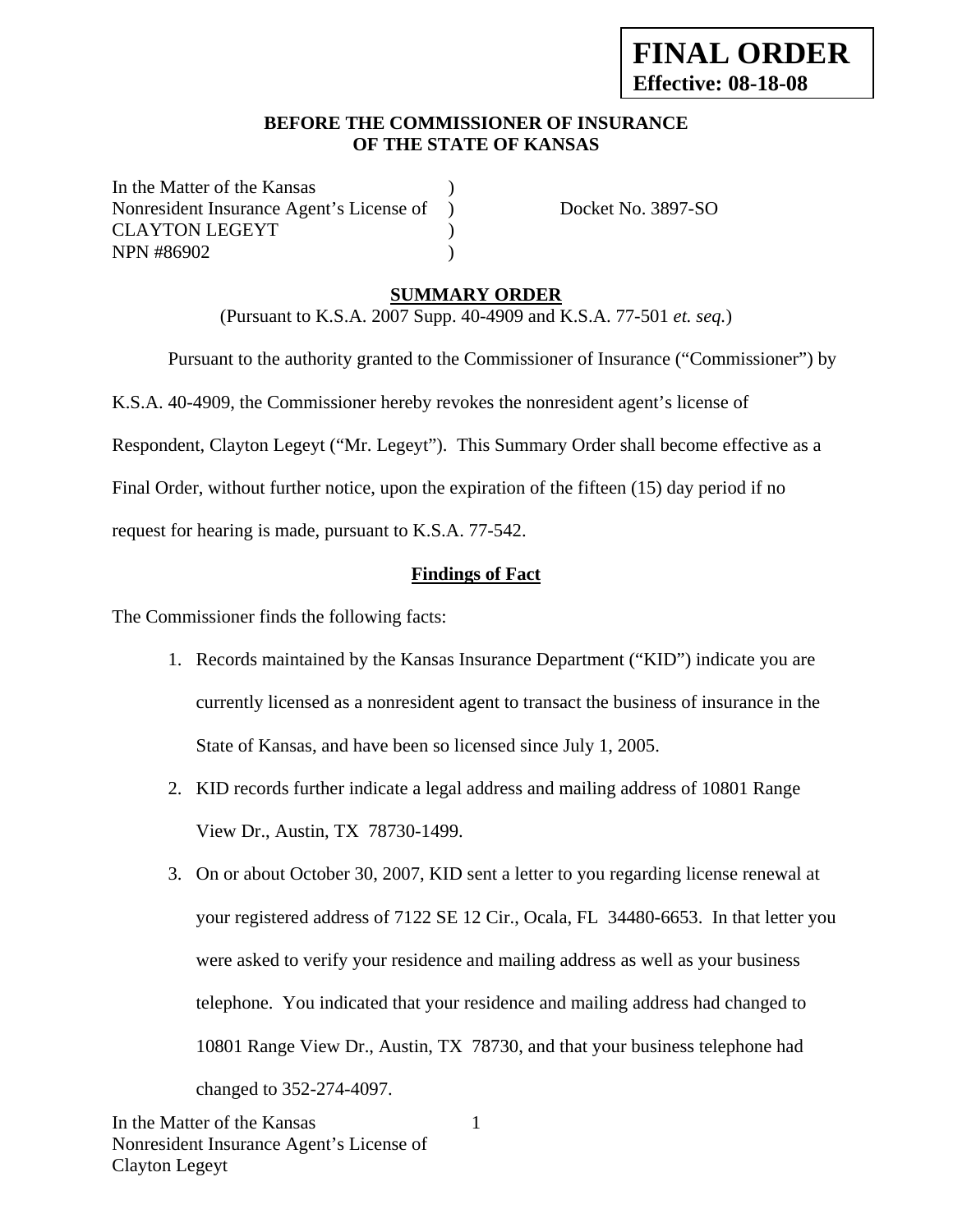- 4. On November 15, 2007, Karen Evans, Senior Administrative Assistant, Producers Division sent a letter to you at your Texas address advising that you needed to provide "a letter of certification from your current state of residence, **or** a copy of your new Texas resident license." This same letter was again sent to your newly reported address in Texas on December 14, 2007; January 15, 2008; February 15, 2008, and April 15, 2008.
- 5. In the April 15, 2008, letter you were advised that if you wished to cancel your Kansas license that you needed to do so in writing prior to May 15, 2008.
- 6. To this date, you have not submitted either a certificate from your current state or a copy of your Texas resident license or canceled your Kansas license in writing.
- 7. On June 27, 2008 a letter was sent to you at your registered legal and mailing address asking you to provide any additional information in regard to paragraphs 1 through 6 above if you disagreed with those facts. This letter was not returned to KID and as of July 24, 2008, no response has been received by KID.

#### **Applicable Law**

- 8. K.S.A. 2006 Supp. 40-4909 states, in pertinent part:
	- (a) The commissioner may deny, suspend, revoke, or refuse renewal of any license issued under this act if the commissioner finds that the applicant or license holder has:
		- (2) Violated
			- (A) any provision of chapter 40 of the Kansas Statutes Annotated, and amendments thereto, or any rule or regulation promulgated thereunder;
	- (b) In addition, the commissioner may suspend, revoke or refuse renewal of any license issued under this act if the commissioner finds that the interests of the insurer or the insurable interests of the public are not properly served under such license.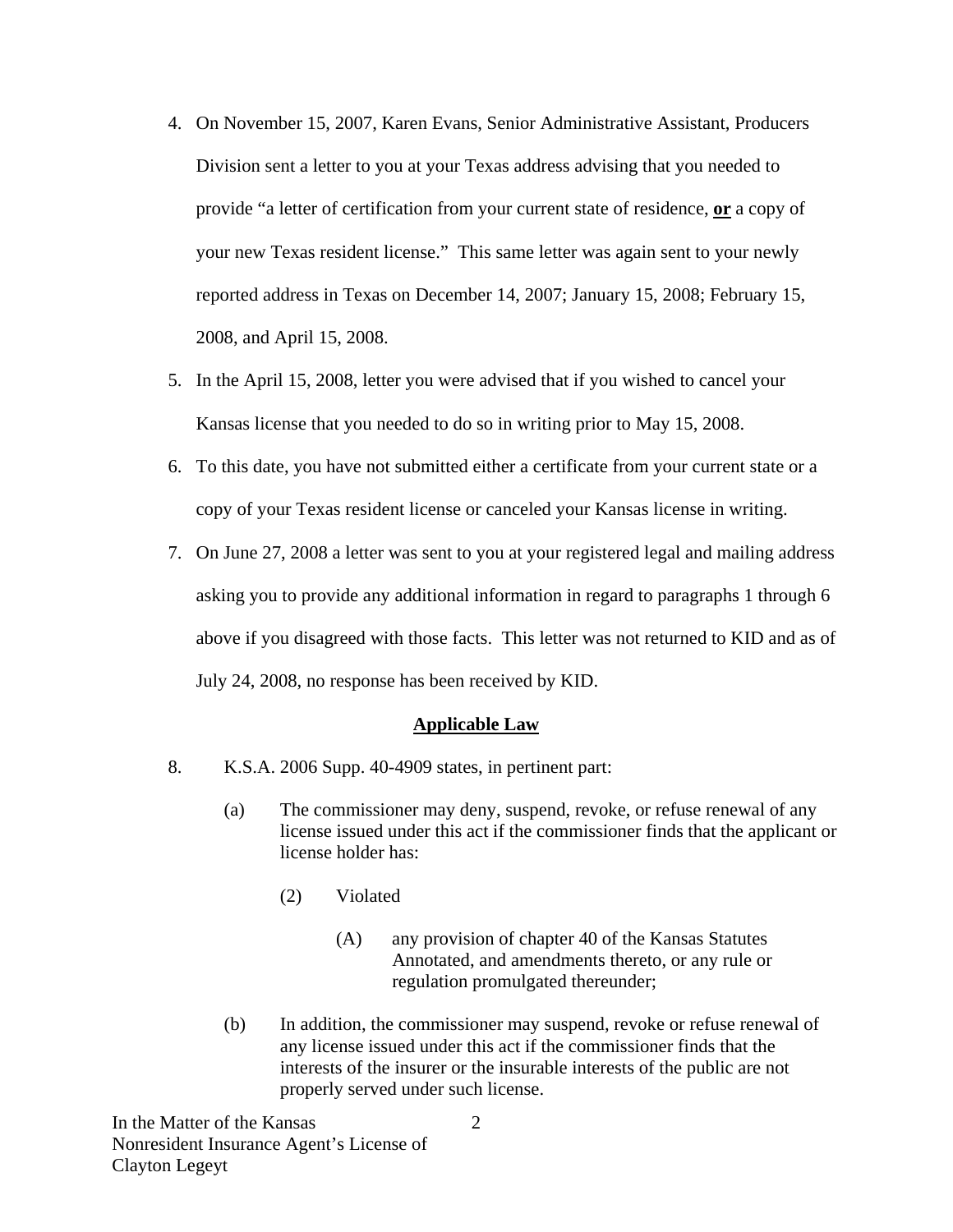- 9. K.S.A. 2007 Supp. 40-4906 states, in pertinent part:
	- (c)(1) Any nonresident who is licensed in this state and who moves from one state to another state or a resident agent who moves from this state to another state shall file with the commissioner within 30 days a change of address and provide certification from the new resident state.
- 10. K.S.A. 40-4906 (a)(1) states in pertinent part: A nonresident person shall receive a nonresident agent license if such person is currently licensed as a resident agent and in good standing in such person's home state.

#### **Conclusions of Law**

- 11. The Commissioner has jurisdiction over Respondent as well as the subject matter of this proceeding, and such proceeding is held in the public interest.
- 12. The Commissioner finds that Respondent's conduct in failing to respond to five letters sent to Respondent from the Producers Division of KID and one letter sent to Respondent from the Legal Division of KID demonstrates incompetence in the conduct of business in this state a violation of K.S.A. 2007 Supp. 40-4909(a)(8).
- 13. The Commissioner finds, pursuant to K.S.A. 40-4909(b), that the insurable interests of the public are not properly served under Respondent's license.
- 14. The Commissioner finds that the Respondent has failed to provide to KID as requested a certification from his new resident state or a copy of his Texas residence license, a violation of K.S.A. 2007 Supp.  $40-4906(c)(1)$ .
- 15. The Commissioner finds that the Respondent's nonresident insurance license should be revoked due to the Respondent not having a valid home state license, in violation of K.S.A. 40-4906(a)(1).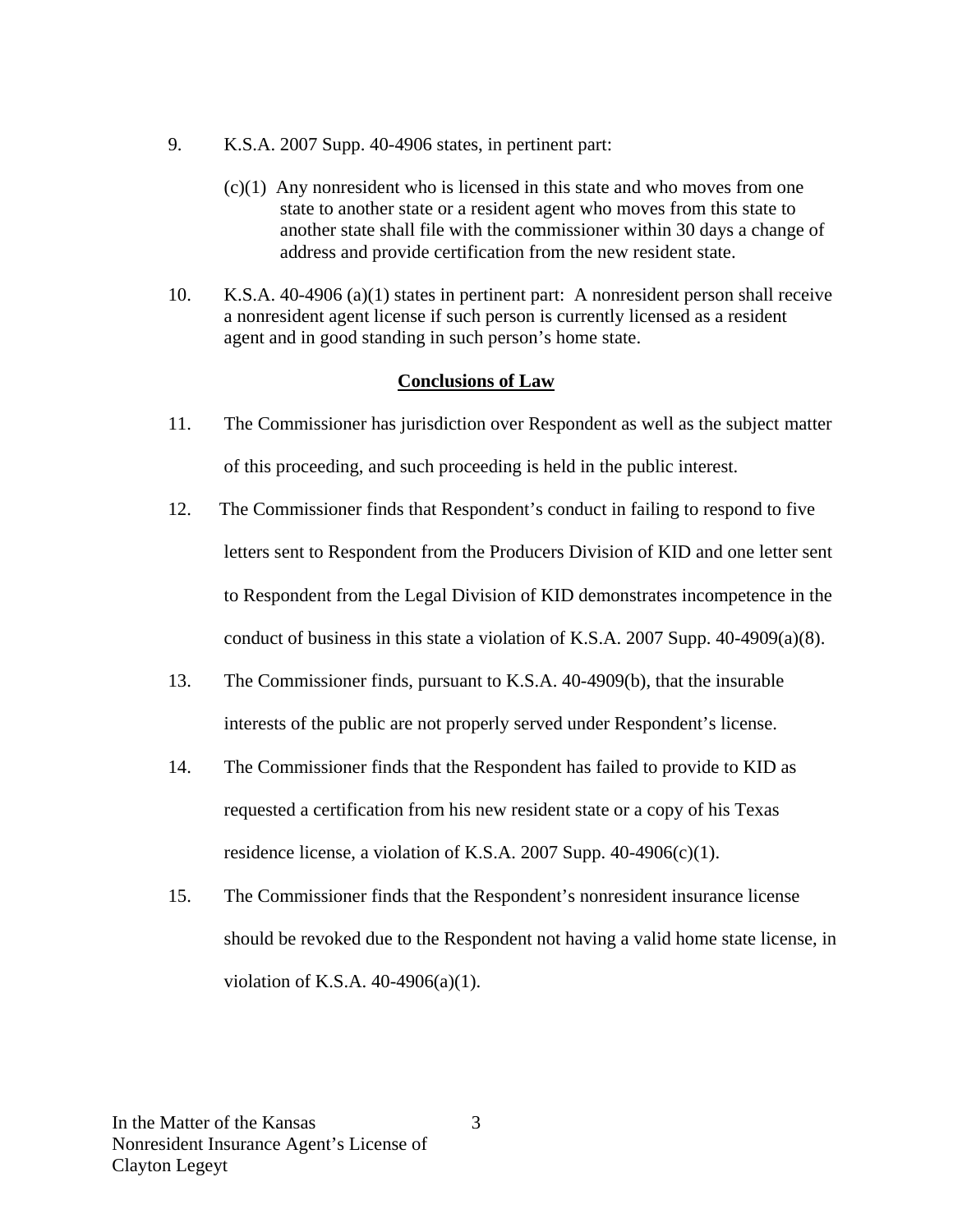16. Accordingly, the Commissioner concludes sufficient grounds exist for the revocation of the insurance agent's license of Clayton Legeyt pursuant to K.S.A. 2007 Supp. 40-4909(a) and (b).

### **IT IS THEREFORE ORDERED BY THE COMMISSIONER OF INSURANCE THAT:**

1. The Kansas Nonresident Insurance Agent's License of CLAYTON LEGEYT is

hereby **REVOKED** effective the effective date of this Order.

### 2. **IT IS FURTHER ORDERED** that CLAYTON LEGEYT shall **CEASE** and

**DESIST** from the sale, solicitation or negotiation of insurance and/or receiving compensation

deriving from the sale, solicitation or negotiation of insurance conducted after the effective date

of this Order.

### **NOTICE AND OPPORTUNITY FOR HEARING**

Clayton Legeyt, within fifteen (15) days of service of this Summary Order, may file with the Kansas Insurance Department a written request for hearing on this Summary Order, as provided by K.S.A. 77-542. In the event a hearing is requested, such request should be directed to:

> John W. Campbell, General Counsel Kansas Insurance Department 420 S.W.  $9^{th}$  Street Topeka, Kansas 66612

Any costs incurred as a result of conducting any administrative hearing shall be assessed against the agent/agency who is the subject of the hearing as provided by K.S.A. 40-4909(f). Costs shall include witness fees, mileage allowances, any costs associated with reproduction of documents which become part of the hearing record, and the expense of making a record of the hearing.

If a hearing is not requested, this Summary Order shall become effective as a Final Order, without further notice, upon the expiration of the fifteen (15) day period for requesting a hearing. The Final Order will constitute final agency action in the matter.

In the event the Petitioner files a petition for judicial review, the agency officer designated pursuant to K.S.A. 77-613(e) to receive service of a petition for judicial review on behalf of the Kansas Insurance Department is:

John W. Campbell, General Counsel

4

In the Matter of the Kansas Nonresident Insurance Agent's License of Clayton Legeyt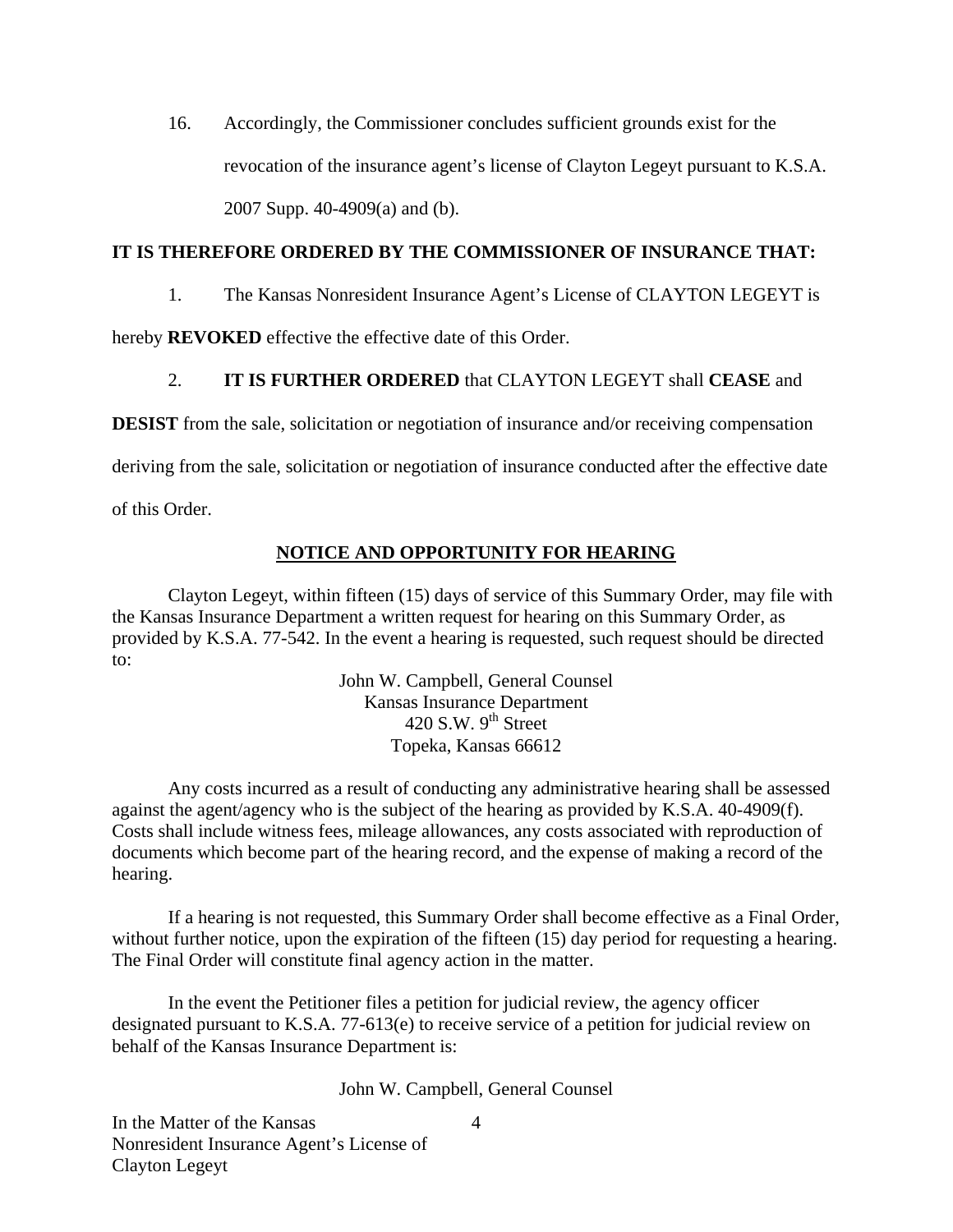Kansas Insurance Department 420 S.W.  $9^{th}$  St. Topeka, Kansas 66612

## **IT IS SO ORDERED THIS \_30th\_\_ DAY OF JULY, 2008, IN THE CITY OF TOPEKA, COUNTY OF SHAWNEE, STATE OF KANSAS.**



 **\_**/s/ Sandy Praeger**\_\_\_\_\_\_\_\_\_\_\_\_\_** Sandy Praeger DEPARTMENT VON COmmissioner of Insurance

 $\angle$ s/ John W. Campbell John W. Campbell General Counsel

## **CERTIFICATE OF SERVICE**

The undersigned hereby certifies that she served the above and foregoing Summary Order on this \_30th\_ day of \_\_\_\_\_July\_\_\_\_\_\_, 2008, by causing the same to be deposited in the United States Mail, first class postage prepaid, addressed to the following:

> Clayton Legeyt 10801 Range View Dr. Austin, TX 78730-1499

> > $\angle$ s/ Stacy R. Bond $\angle$  Stacy R. Bond Staff Attorney

5